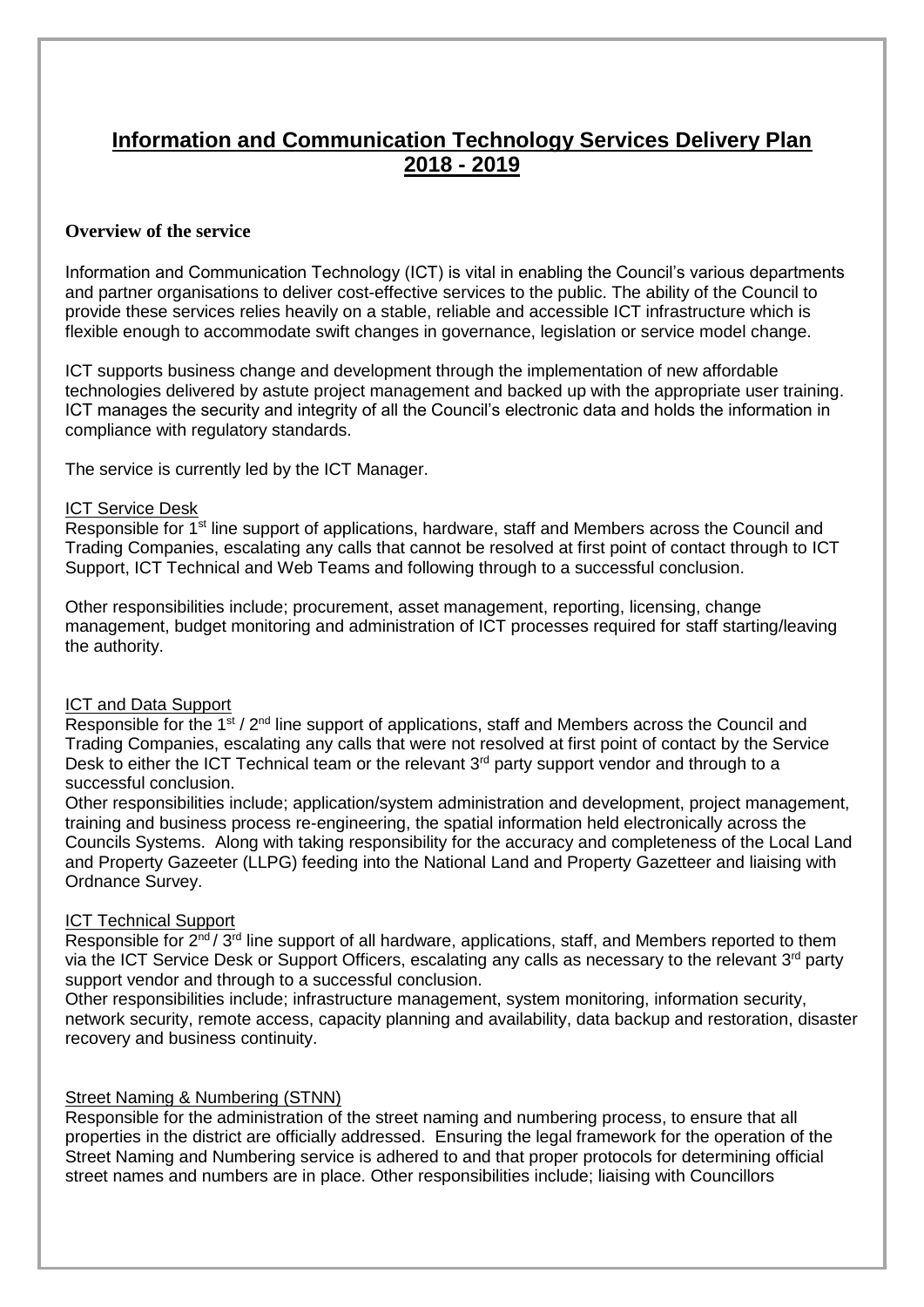(Parish/Town/City/Ward/County), Emergency Services, Royal Mail, property developers and general public, invoicing, budget management, procurement and policy review.

#### **Cost of service**

The total cost of the Service for 2018/2019 - £872,142.00 (this includes all software, upgrades and licences for all corporate applications, including the telephone and mobile costs along with the Mobile Working costs across the organisation) The total income from the Service for 2018/2019- £24,000 Net Budget 2018/2019 - £848,142.00

#### **Staffing information**

Staffing Resources allocated to the ICT Service are as follows:

1 x ICT Manager

- 3 x ICT Technical Support Officer
- 1 x ICT Service Desk Advisor
- 1 x ICT Service Desk and Technical Support Officer
- 1 x ICT and Data Support Officer (GIS) (VACANT)
- 1 x ICT and Data Support Officer (STNN) (VACANT)
- 1 x ICT and Data Support Officer(VACANT)
- 1 x ICT Service Desk Advisor(Fixed Term)

#### **Please note the service is currently going through a review and new performances measures will be added at the six month stage at the completion of review.**

The Council's ICT Service Delivery Champions are Cllrs Paul Cox and Mike Bradley

The ICT service fits in with the Corporate Priority of helping to ensure "A customer driven Council with a "can-do" attitude and pro business approach and commercially focussed to ensure financial selfsufficiency for the tax payer"

**Forward planning for Councillors**

| Proposed date<br>of decision | Item | <b>Service Area</b> | <b>Service</b><br><b>Delivery</b><br><b>Champion</b> | <b>Committee</b> |
|------------------------------|------|---------------------|------------------------------------------------------|------------------|
|                              |      |                     |                                                      |                  |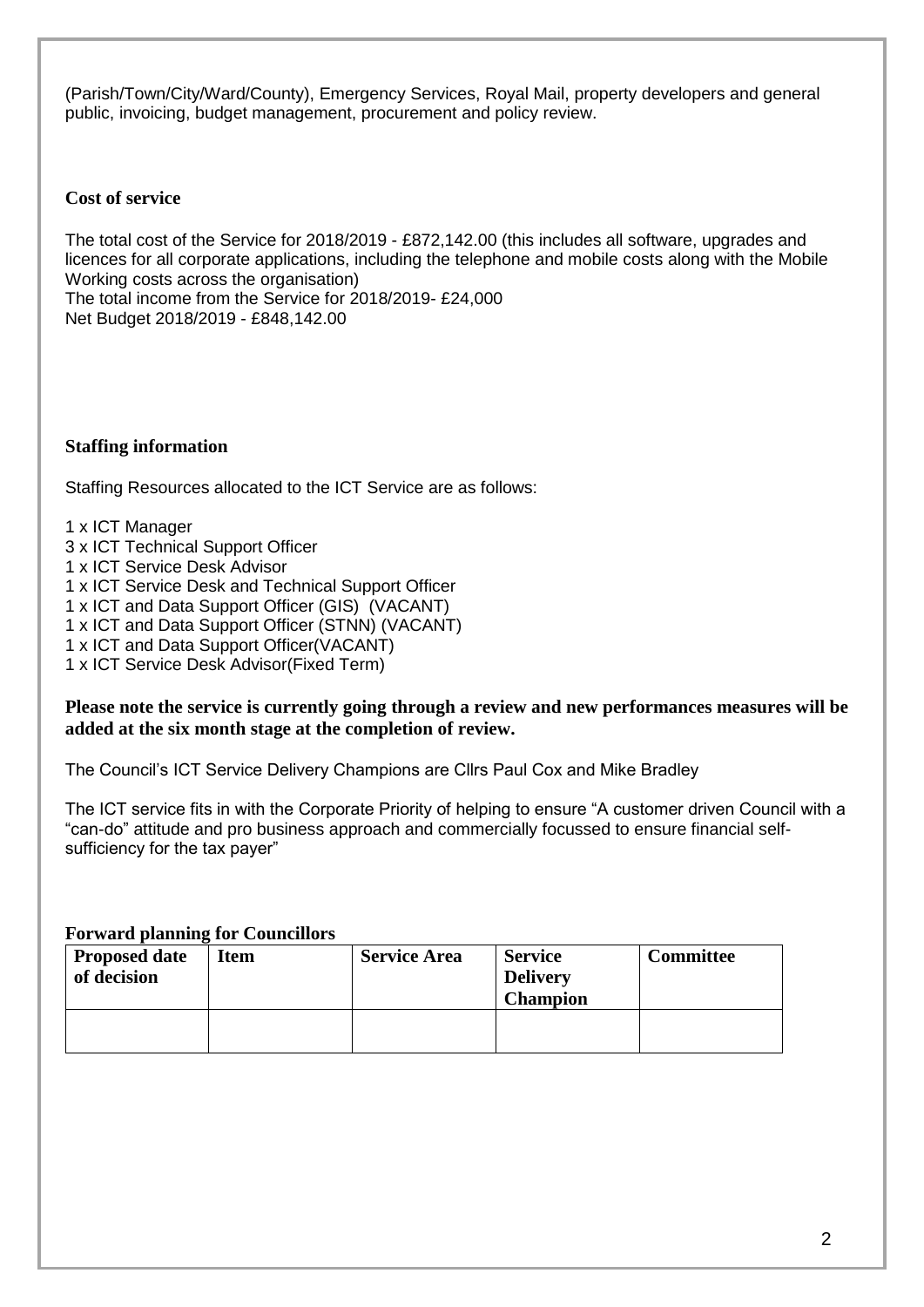**Ensure that ICT Services maximises possible efficiency savings** 

**Maintain the security and resilience of ICT systems and adhere to regulations** 

**Provide a responsive, value for money GIS and Street Naming & Numbering Service**

# Customers

**Ensure a responsive and proactive service is provided to all of our customers**

**To create a culture of continual service improvement and positive transformation** 

> **Ensure that the Council's corporate risks are managed effectively and mitigations are put in place to reduce impact.**

**Provide technically skilled, motivated and engaged staff to deliver an efficient and effective ICT**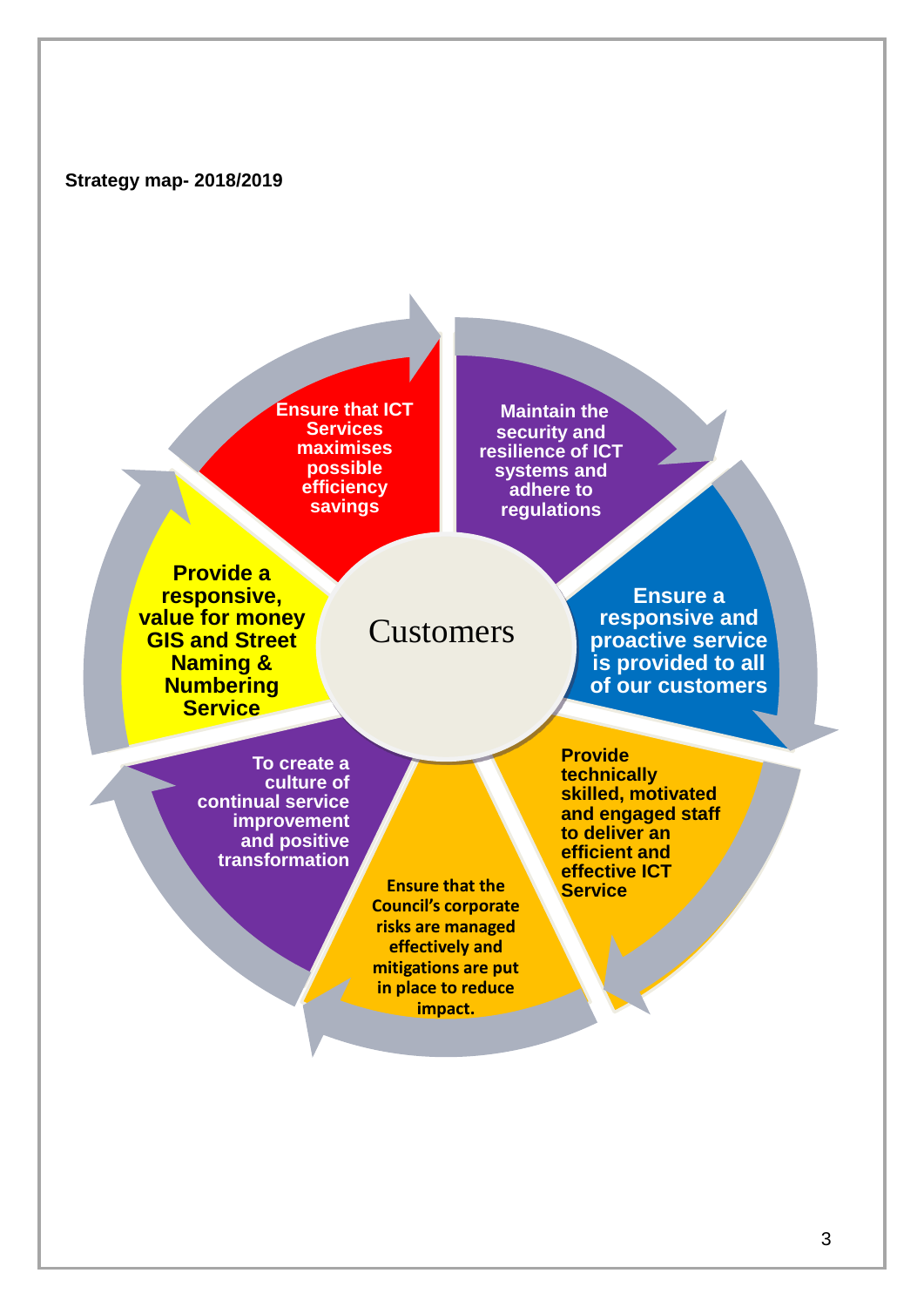### **Owner and co-owners**

Karen Wright - ICT Manager

Karen Wright – ICT Manager

Karen Wright – ICT Manager

Karen Wright – ICT and Data support officer (STNN)

| <b>Performance Measure</b>                                                                                                        | Link to<br>Corporate<br><b>Plan Priority</b>                      | <b>Target</b><br>and reporting timescale                                                                                                                                                                                                                                                                                                              | <b>Baseline from previous</b><br>year/output from previous<br>year                                             |
|-----------------------------------------------------------------------------------------------------------------------------------|-------------------------------------------------------------------|-------------------------------------------------------------------------------------------------------------------------------------------------------------------------------------------------------------------------------------------------------------------------------------------------------------------------------------------------------|----------------------------------------------------------------------------------------------------------------|
| <b>Ensure a responsive and</b><br>proactive service is provided to                                                                | Delivering a<br>financially sound<br>and well-<br>managed Council | Close 90% of Service desk incidents and service<br>requests within the Service level agreement                                                                                                                                                                                                                                                        | 89.8% until end of December 2017                                                                               |
| all of our customers                                                                                                              |                                                                   | Continue to offer our customers ICT drop-in<br>sessions - Offer Bi-monthly sessions (every two)                                                                                                                                                                                                                                                       | held every two months.                                                                                         |
|                                                                                                                                   |                                                                   | Ensure that internal and external networks are<br>stable and reliable and fit for purpose @ 99%<br>uptime                                                                                                                                                                                                                                             | 98%                                                                                                            |
| <b>Ensure that ICT Services</b><br>maximises possible efficiency<br><b>savings</b>                                                |                                                                   | Review ICT contracts to help reduce total cost of<br>contracts, whilst ensuring a high level of service<br>Provide a financial savings and present these to<br>Committee. By end of Q4<br>(n.b. Target savings to be identified once reviews of<br>contracts have been made. At this stage it is<br>difficult to attribute an actual monetary figure) | 100% of ICT contracts reviewed                                                                                 |
| To create a culture of continual<br>service improvement and<br>positive transformation                                            |                                                                   | Complete an organisational wide application review<br>and create a prioritised programme for upgrades<br>and new software. - by end of June 2018                                                                                                                                                                                                      | Six month plan of items requiring<br>implementation has been draw up.<br>To be reviewed again in June<br>2018. |
|                                                                                                                                   |                                                                   | Introduction of Mobile Working (rollout laptops and<br>tablets for site visiting officers) along with<br>generation of bring your own devise policy - end of<br>Q <sub>3</sub>                                                                                                                                                                        | New performance Measure                                                                                        |
| <b>Provide a responsive, value for</b><br><b>money GIS and Street Naming &amp;</b>                                                |                                                                   | All street numbering schemes delivered within 10<br>working days of receipt of payment.                                                                                                                                                                                                                                                               | 80%                                                                                                            |
| <b>Numbering Service</b>                                                                                                          |                                                                   | Adopt new street names within 1 month of receipt<br>of payment.                                                                                                                                                                                                                                                                                       | 80%                                                                                                            |
| <b>Provide technically skilled,</b><br>motivated and engaged staff to<br>deliver an efficient and effective<br><b>ICT Service</b> |                                                                   | To undertake staff appraisals within time frame set<br>by HR ensuring all staff complete documentation to<br>enable feedback and sign off. Training needs<br>identified and new accountabilities set.                                                                                                                                                 | All appraisals booked to take place<br>during March 2018.                                                      |
|                                                                                                                                   |                                                                   | Meet monthly with the ICT Service Delivery<br>Champions.                                                                                                                                                                                                                                                                                              | Monthly meeting                                                                                                |
| <b>Ensure that the Council's</b><br>corporate risks are managed                                                                   |                                                                   | To regularly review higher level corporate risks,<br>including:                                                                                                                                                                                                                                                                                       | On going                                                                                                       |
| effectively and mitigations are<br>put in place to reduce impact.                                                                 |                                                                   | Security and Infiltration of the ECDC Network<br><b>Diaster Recovery Plan</b><br>Backup of ECDC Data                                                                                                                                                                                                                                                  |                                                                                                                |



**East Cambridgeshire** District Council

Karen Wright – ICT Manager

Tim Binstead – ICT Technical Officer

Karen Wright– ICT Manager

Karen Wright– ICT Manager

Karen Wright– ICT Manager

Karen Wright– ICT Manager

Karen Wright– ICT Manager

**East Cambridgeshire District Council**

# **Commitments towards our Vision**

# **Service Delivery Plan 18/19 - ICT**